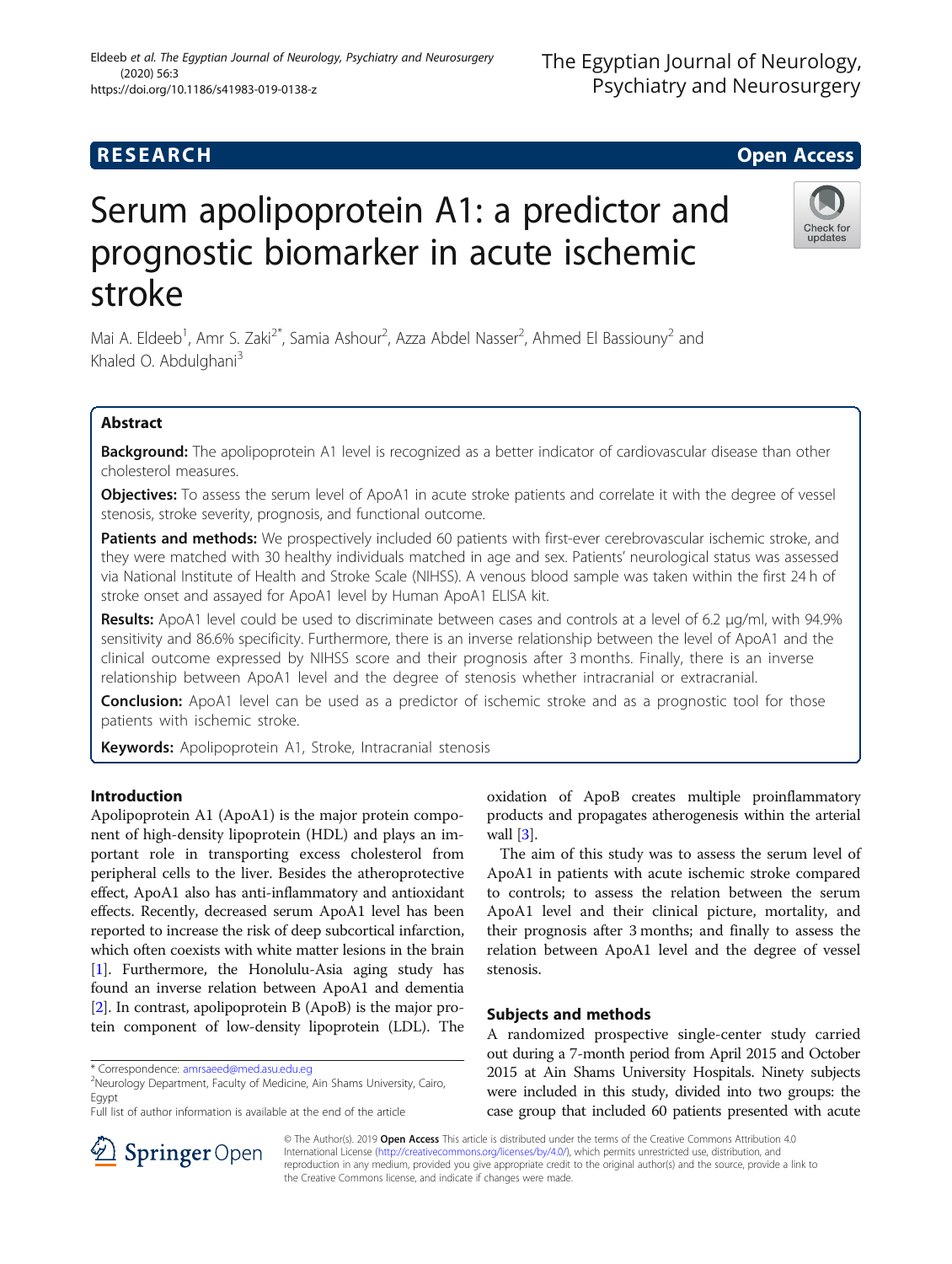ischemic cerebrovascular stroke (within 24 h from the onset of the stroke) and the control group that included 30 healthy individuals matched in age and sex. We excluded from the study patients with severe stroke (NIHSS more than 20) and individuals who had been on statins, calcitriol, and medication containing excess estrogen and fibrates. We also excluded individuals with previous history of ischemic heart disease, chronic renal failure, nephritic syndrome, cholestasis, and Alzheimer's disease. The study was approved by our local ethical committee, and informed written consent was signed by all included subjects.

Patients' neurological status was assessed via National Institute of Health and Stroke Scale (NIHSS), which was done on admission and after 3 months, and was classified as follows:  $1-4 =$  mild stroke,  $5-15 =$  moderate stroke, and  $16-20$  = moderate to severe stroke [[4\]](#page-4-0). Laboratory investigations included HBA1c, LDL, HDL, triglycerides, and total cholesterol. Radiological investigations were including carotid duplex (General Electric Healthcare: LOGIQ F6; Waukesha, WI, USA) to assess the extra-cranial carotid artery, magnetic resonant brain imaging and magnetic resonant angiography for intracranial circulation (Philips MR Ingenia Ambition 1.5 T; Best, Netherlands), and echocardiography using transthoracic echocardiography.

Serum apolipoprotein A1 level using blood samples was collected from all subjects, and after centrifugation at 3000× for 10 min, serum was obtained and stored at − 70 °C. For the quantitative detection of ApoA1, the Human ApoA1 ELISA kit, which is provided by Assay pro LLC (number: EA5201-1), was used and the instructions were done according to the provided booklet. The values of serum ApoA1 from each patient were noted and compared with values from the healthy controls in the laboratory of Ain Shams University hospitals.

#### Statistical analysis

The collected data was revised, coded, tabulated, and introduced to a PC using Statistical Package for Social Science (SPSS 15.0.1 for Windows; SPSS Inc., Chicago, IL, 2001). For descriptive statistics, we used mean, standard deviation  $(\pm S_D)$ , and range for parametric numerical data, while median and interquartile range for nonparametric numerical data and frequency and percentage of non-numerical data. For analytical statistics, we used student  $t$  test to assess the statistical significance of the difference between two study group means, Mann-Whitney test  $(U \text{ test})$  to assess the statistical significance of the difference of a non-parametric variable between two study groups, and correlation analysis (using Pearson's method) to assess the strength of association between two quantitative variables.

### Results

The 60 patients with acute ischemic cerebrovascular stroke included 36 males (60%) and 24 females (40%) and their age range from 28 to 88 years old with mean age of  $60 \pm 12.19$ . Diabetes mellitus was the most prevalent risk factor in 38 patients (63.3%), hypertension in 34 patients (56.7%), dyslipidemia in 30 patients (50%), and smoking in 23 patients (38.3%). Those patients have been followed up after 3 months to assess their prognosis, compliance on their medication, recurrence of stroke, and mortality. Two of the patients dropped out during the follow-up period. Among the other 58 patients, 56 patients (94.9%) were compliant on their medications, 13 of them (22.8%) showed recurrence of stroke, and 7 of them (11.7%) unfortunately died.

By using Student  $t$  test, ApoA1 measured in sera of ischemic stroke patients ranged from 1.7 to 21 μg/ml with mean 4.25 μg/ml, while in the control group, it ranged from 2.8 to 21  $\mu$ g/ml with mean 16.82  $\mu$ g/ml, thus revealing a high statistical significance difference between cases and controls, as shown in Fig. [1](#page-2-0) ( $p = 0.001$ ). Moreover, using Mann-Whitney test, there was also a highly significant difference between cases and controls with higher median among controls (21 μg/ml) versus cases (4 μg/ml). ROC curve showed that ApoA1 level could be used to discriminate between cases and controls at a level of 6.2 μg/ml, with 94.9% sensitivity and 86.6% specificity.

Among those 60 ischemic strokes, 36 ischemic strokes (60%) were located anterior, while 24 ischemic strokes (40%) were located posterior. ApoA1 level measured in anterior strokes ranged from 2.8 to 4.45 μg/ml with median 4.2 μg/ml while in posterior strokes ranged from 2.5 to 4.1 μg/ml with median 3 μg/ml and thus revealing a statistical significance difference between anterior and posterior stroke indicating that lower level of ApoA1 is associated with posterior stroke rather than anterior ones.

Serum ApoA1 level was measured in those patients and correlated with their clinical outcome. And it revealed that the mean value of ApoA1 in patients with mild stroke (NIHSS 1–4) was  $4.5 \pm 3.5$  µg/ml, while it decreased to  $4.3$ ± 4.0 μg/ml in patients with moderate stroke (NIHSS 5– 15), and it showed even more decrease to  $3.8 \pm 1.2$  μg/ml in patients with moderate to severe stroke (NIHSS 16–20). In addition, it was correlated with their prognosis after 3 months and it revealed that the serum ApoA1 level was high (mean  $4.4 \pm 4.0 \mu g/ml$ ) in patients with mild stroke, while it decreased to  $4.2 \pm 1.9$  µg/ml in patients with moderate stroke, and it logically decreased to  $3.8 \pm 1.2$   $\mu$ g/ml in patients with moderate to severe stroke (Table [1\)](#page-2-0).

ApoA1 level was assessed in all those patients, and its mean value in patients showing recurrence of stroke was  $3.65 \pm 0.87$  μg/ml; however, it was higher in patients showing no recurrence of stroke (mean  $4.46 \pm 3.85$  ug/ml),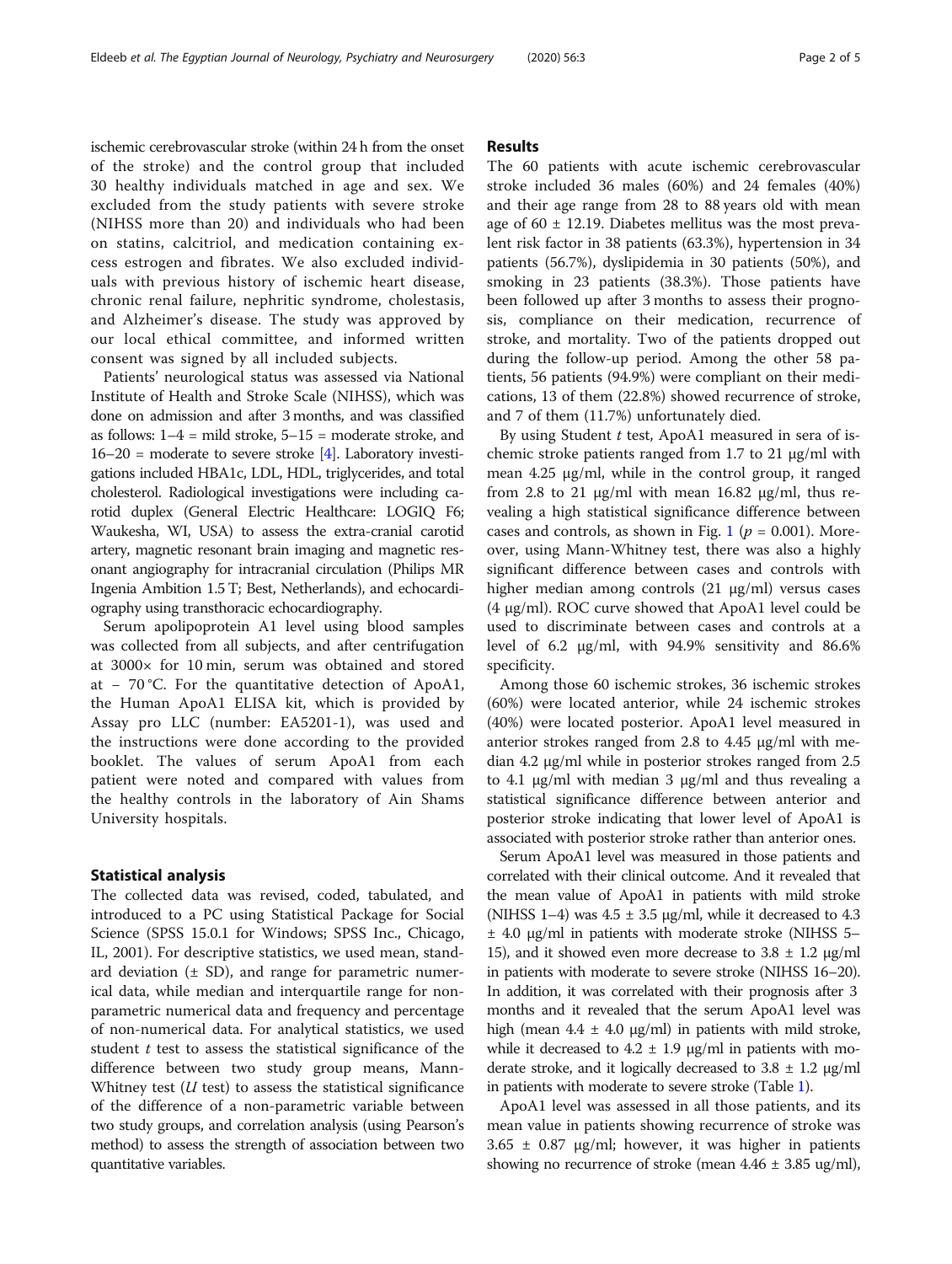<span id="page-2-0"></span>

indicating that low level of ApoA1 acts as a predictor of recurrence of cerebrovascular stroke. However, these correlations did not reach statistical significance.

Furthermore, we classified patients into two groups based on their vascular imaging as follows. The intracranial atherosclerotic stenotic (ICAS) group is subdivided according to cerebral MRA into (a) normal (no stenosis), (b) mild (stenosis less than 50%), (c) moderate (stenosis 50–69%), (d) severe (stenosis 70–99%), and (e) total occlusion. The other group was the extracranial atherosclerotic stenotic (ECAS) group which is subdivided into (a) normal, (b) diffuse atherosclerosis with no plaques, and (c) diffuse atherosclerosis with plaques. ApoA1 was assessed in each group and correlated with the degree of stenosis. ApoA1 levels were lowest in total occlusion in ICAS group and soft/calcific plaque in ECAS group, intermediate in stenosis in ICAS group and diffuse atherosclerosis in ECAS group, and highest in normal group in both ICAS and ECAS group. However, in

general, ApoA1 level was lower in patients with ICAS than patients with ECAS (Table 2) (Fig. [2\)](#page-3-0).

# **Discussion**

The absence of a widely available and sensitive diagnostic and prognostic test for acute cerebral ischemia remains a significant limitation in the diagnosis, prognosis, and management of stroke. At most medical institutions, CT scans of the brain are performed as part of the initial evaluation of a patient with suspected stroke. The main advantage of this imaging modality is its widespread availability and sensitivity for hemorrhage. However, it is insensitive to early ischemic changes during acute cerebral ischemia and is usually of little value for establishing the diagnosis of acute stroke [[5\]](#page-4-0).

This raises the need to improve the prediction and diagnosis of stroke motivating the search for sensitive biomarkers. Research on the identification of novel

Table 1 Correlations between ApoA1 level and NIHSS at admission and after 3 months

|                      |                    | ApoA1 |        | $P$ value |
|----------------------|--------------------|-------|--------|-----------|
|                      |                    | Mean  | $±$ SD |           |
| NIHSS baseline       | Mild               | 4.5   | 3.5    | 0.846     |
|                      | Moderate           | 4.3   | 4.0    |           |
|                      | Moderate to severe | 3.8   | 1.2    |           |
| NIHSS after 3 months | Mild               | 4.4   | 4.0    | 0.888     |
|                      | Moderate           | 4.2   | 1.9    |           |
|                      | Moderate to severe | 3.8   | 1.2    |           |

ApoA1 apolipoprotein A1, NIHSS National Institute of Health and Stroke Scale

Table 2 Correlation between ApoA1 level and ICAS/ECAS

|             |                               | ApoA1 |        |       |
|-------------|-------------------------------|-------|--------|-------|
|             |                               | Mean  | $±$ SD |       |
| <b>ICAS</b> | Normal                        | 5.08  | 4.67   | 0.496 |
|             | Stenosis less than 50% (mild) | 3.88  | 0.81   |       |
|             | Stenosis 50-69% (moderate)    | 3.40  | 1.04   |       |
|             | Stenosis 70-99% (severe)      | 3.34  | 0.99   |       |
|             | Total occlusion               | 3.23  | 1.24   |       |
| <b>FCAS</b> | Normal                        | 5.06  | 5.11   | 0.766 |
|             | Diffuse atherosclerosis       | 4.24  | 3.35   |       |

ApoA1 apolipoprotein A1, ICAS intracranial atherosclerotic stenotic, ECAS extracranial atherosclerotic stenotic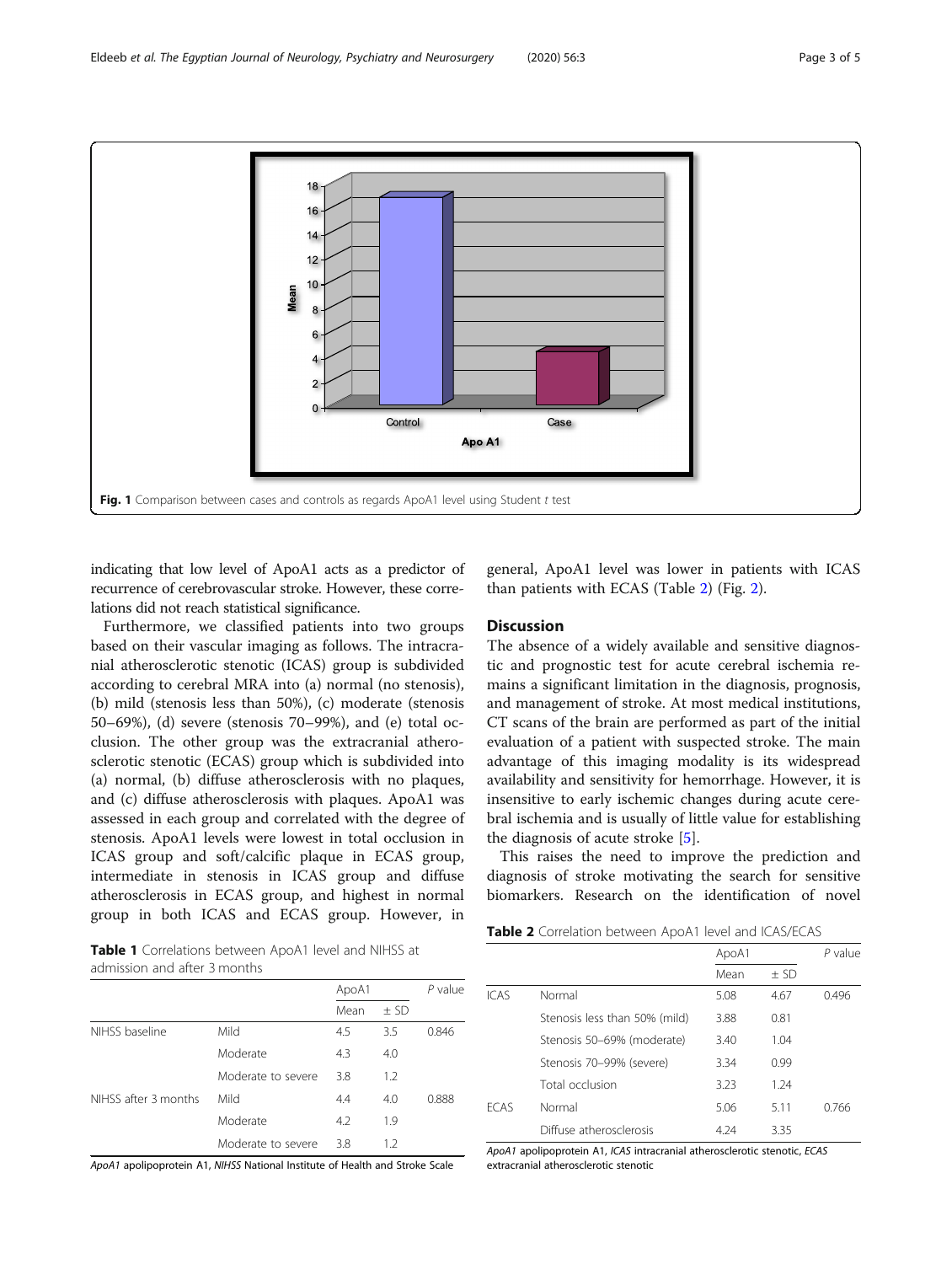<span id="page-3-0"></span>

blood-borne markers that are associated with cerebral ischemia is continuing at a rapid pace, and it is likely that in the future, a biomarker or panel of biomarkers will play a role in facilitating the management of patients with cerebral ischemia. Such biomarkers may ultimately be used in a fashion similar to the use of troponin in the early diagnosis and management of patients with suspected myocardial ischemia or B-type natriuretic peptide in the diagnosis of congestive heart failure. Biomarkers may also be useful in the individualization of treatment decisions, determining etiology and providing prognostic information [\[6](#page-4-0)].

Ideally, a biomarker for diagnosing and monitoring prognosis of stroke should include at least the following characteristics. It should be brain specific. Because of obvious difficulties to obtain CSF samples in patients with acute stroke, detection in serum is highly desirable. It should appear very early, hours at the most, after the insult. Its peak level should reflect the extension of brain damage. It should possibly distinguish between stroke and stroke mimics, between transient and established stroke, and between hemorrhage and ischemia. Finally, it should be indicative of functional outcome [\[7](#page-4-0)].

That is why we decided to study apolipoprotein A1 in serum of stroke patients, because apart from differentiation between hemorrhage and ischemia, all the previous rules are applied to this specific marker.

Our main finding in this study is that low serum ApoA1 level is associated with an increased risk of ischemic cerebrovascular events. The cutoff value of ApoA1 level to discriminate between cases and controls was 6.2 μg/ml, with 94.9% sensitivity and 86.6% specificity. The mean value of ApoA1 in stroke patients versus healthy controls matched in age and sex revealed high statistical significance.

The previous finding is consistent with the results of a study by Kim and colleagues who reported that high serum ApoB level and low serum ApoA1 level are associated with increased risk of ischemic cerebrovascular events [[8\]](#page-4-0). Also, it is consistent with the results of another study by Kostapanos and colleagues who reported that ApoB/ApoA1 ratio may represent a predictor of a first-ever ischemic non-embolic stroke in elderly subjects which was evident after adjustment for other cardiovascular risk factors and confounders, including lipid parameters [\[9](#page-4-0)].

As an exploratory analysis, we further correlate the level of ApoA1 with the clinical outcome of the patient, recurrence of the stroke, and mortality. In AMORIS prospective study done by Walldius and colleagues, they showed that there is a strong direct relationship between the increasing values of ApoB, decreasing values of ApoA1, and the risk of fatal stroke [[10\]](#page-4-0). Another study done by Bhatia and colleagues showed that there is an association between apolipoproteins and long-term risk of ischemic stroke in patients with previous transient ischemic attack [[11\]](#page-4-0). Other recent studies strengthened the notion of the ApoB/ApoA1 ratio as a useful indicator of ischemic stroke risk in patients with preexisting atherothrombotic disease [[12](#page-4-0), [13\]](#page-4-0). These results are consistent with our findings.

In our study, we found that there is an inverse relationship between the level of ApoA1 and the clinical outcome expressed by NIHSS score. Also, cases who showed recurrence of stroke in the first 3 months after the incident of the first stroke had low ApoA1 level compared to those who did not show recurrence. Furthermore, cases that had low level of ApoA1 showed high mortality risk than cases of high ApoA1 level. However, all these correlations did not reach statistical significance. This could be explained by some reasons. First, we excluded severe stroke with NIHSS score > 20, so we did not know the level of ApoA1 in such cases and we did not follow-up them. Secondly, due to ethical issues, we could not prevent the cases